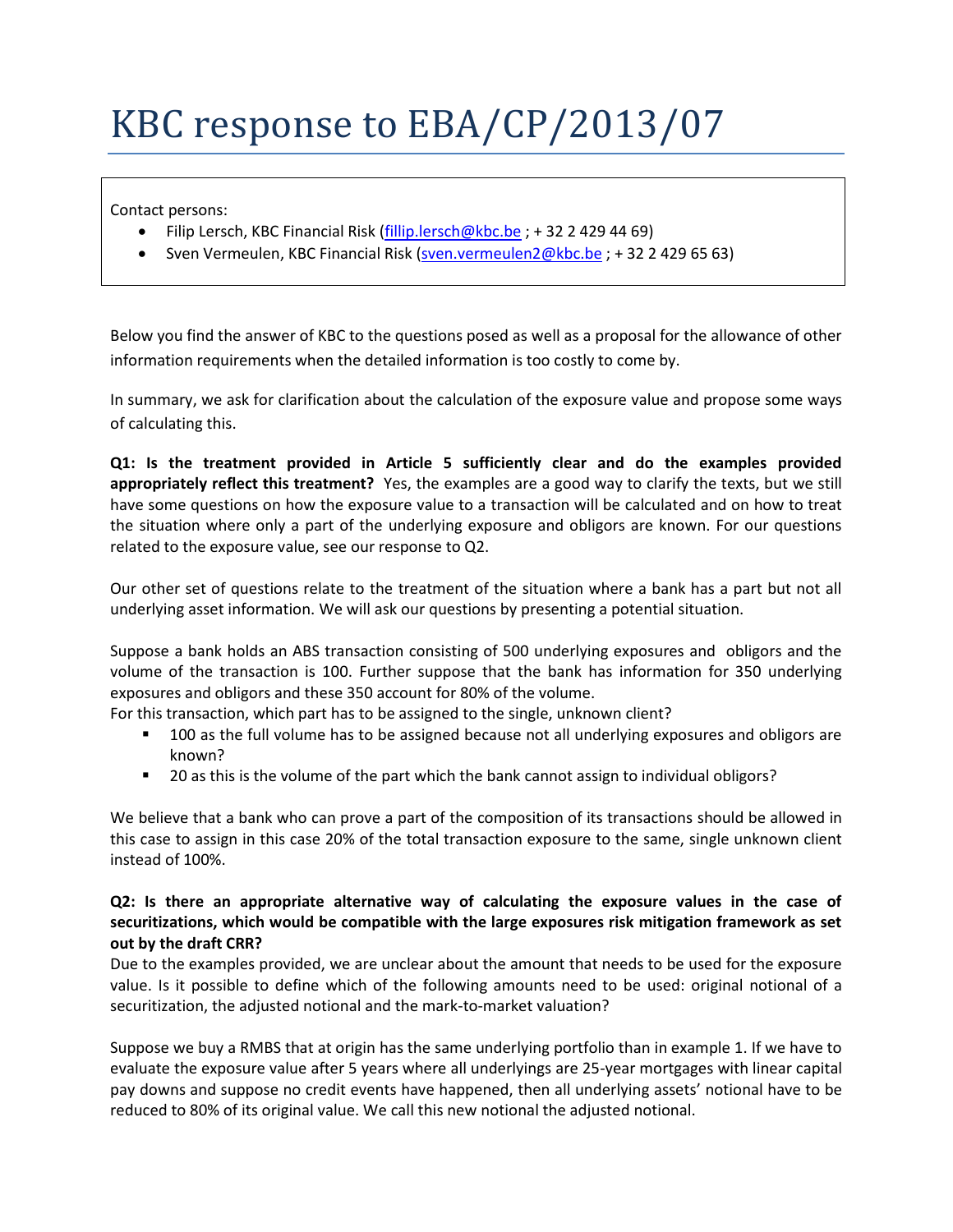Now suppose even further that the market conditions for this RMBS have significantly worsened (but without credit events) and the mark-to-market valuation shows a significant loss, then this RMBS (if in a trading book) would be marked-to-market and thus a loss would be taken for this securitization. In our example let's suppose the market value has been reduced to 3.

How should the exposure value be calculated in this instance? We propose three situations of which we believe the third one to be the most appropriate for trading book exposures, while the second is the most appropriate for banking book exposures:

- 1. **Using the original notional**: In the same way as in example 1, meaning 5 to underlyings A and B, 2 to underlyings C to F and 1 to underlyings G and H
- 2. **Using the adjusted notional**: in the same way as in example 1, but now having 4 to underlyings A and B (1/5\* (25\*80%)), 1.6 to underlyings C to F (1/5\*(10\*80%)) and 0.8 to underlyings G and F  $(1/5*(5*80\%))$
- 3. **Using the lower of the market value of the securitization and the method of calculating using the adjusted notional:** we would now have 3 to underlyings A and B (=min(3;  $1/5* 25*80%)$ ); 1.6 to underlyings C to F (=min(3;  $1/5$ \* 10\*80%)) and 0.8 to underlyings G and F (=min(3;  $1/5$ \* 5\*80%)).

We thus believe that the market value should be used if securitizations are marked-to-market. The effect of the credit event/default can than not be more than the remaining market value.

**Q3: Would the application of requirements provided by Article 6 (3) and (4) imply unjustified costs to the institutions? Would the introduction of a materiality threshold be justified on a basis of a costbenefit analysis? Please provide any evidence to support your response.** Similar to our response on question 5, the cost-benefit analysis will always be negative for a bank if the benefit is zero. The benefit would be zero in cases where the bank does not have enough exposure to securitizations to breach the 25% threshold even if all this exposure would be assigned to the same, single unknown client. Any cost made for getting the information would then be unreasonable if solely this large exposure legislation proposal would be taken into account.

**Q4: Keeping in mind that such materiality threshold would need to be sufficiently low in order to justify that all unknown underlying assets of a single transaction would be assigned to this transaction as a separate client, what would be the right calibration? Would the reference value (the institution's eligible capital) be appropriate for this purpose? Please provide any evidence to support your response.** The banks eligible capital seems appropriate.

**Q5: Would the requirement to monitor the composition of a transaction at least monthly, as provided by Article 6 (5), imply unjustified costs to the institutions? Please provide any evidence to support your response.** The cost-benefit analysis of monthly monitoring can only be negative for a bank if the benefit is zero. The benefit would be zero in cases where the bank does not have enough exposure to securitizations to breach the 25% threshold even if all these exposures would be assigned to the same, single unknown client. Any cost made for getting the information would then be unreasonable if solely this large exposure legislation proposal would be taken into account.

It would be beneficial that banks that can demonstrate that their exposure in credit securitization is far below the threshold would not be required to monitor the detailed construction of its securitizations.

**Q6: Are there other conditions that could be met by the structure of a transaction in order to not constitute an additional exposure according to Article 7?** No, not that we know of.